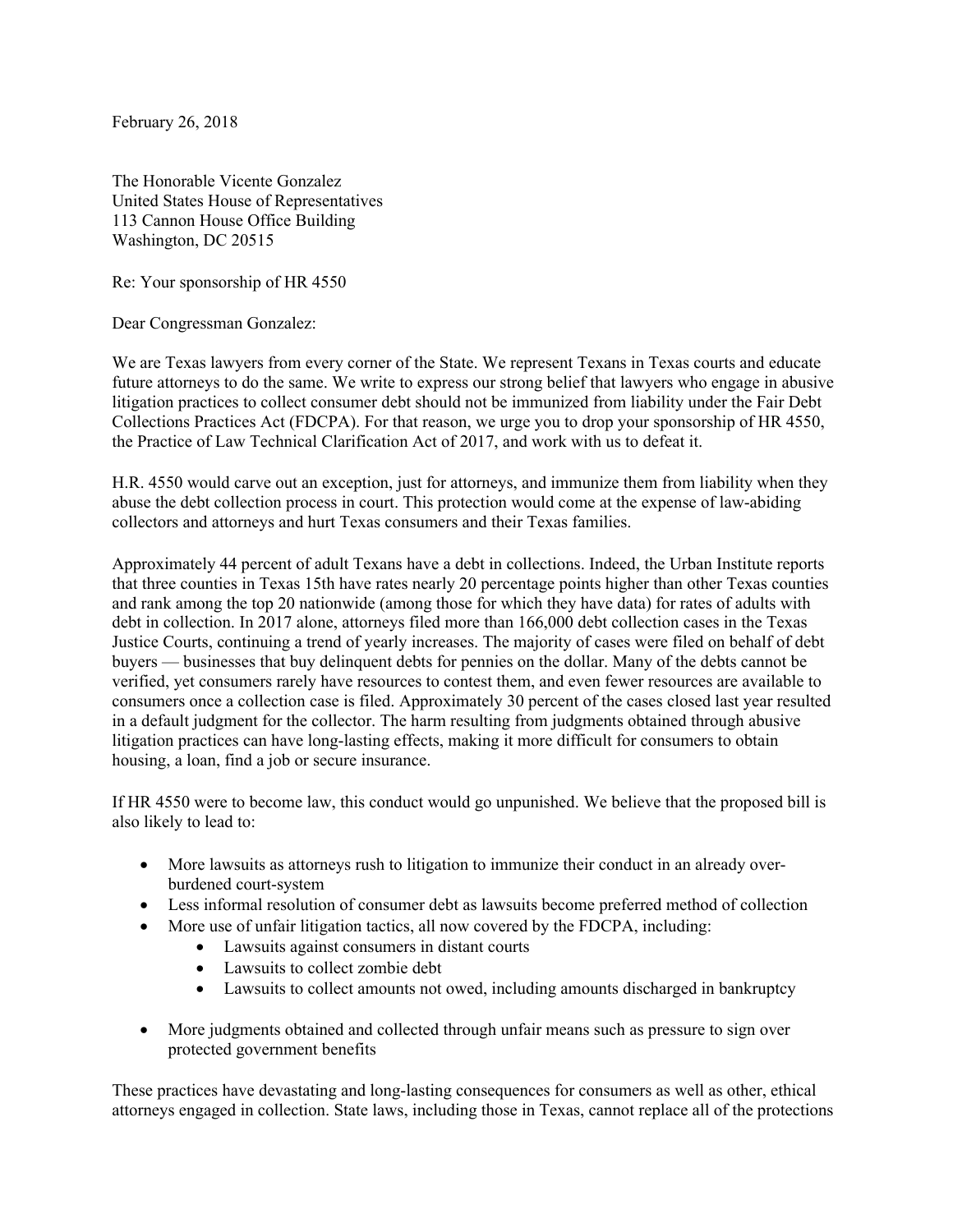that would be lost. Moreover, responsible, ethical lawyers who engage in collection are at a disadvantage when they must compete against disreputable attorneys who engage in abusive practices such as the ones described here.

We believe that lawyers occupy a privileged role in our justice system and should be held to the highest ethical and professional standards. For that reason, we ask you to join us in preserving those standards by helping us to stop this bill from becoming law and work with us to defeat it.

Thank you very much for your attention to this matter. If you would like to discuss this further, please contact Mary Spector, SMU Dedman School of Law at mspector@smu.edu;\* Genevieve Hebert Fajardo, St. Mary's University School of Law at gfajardo@stmarytx.edu;\* or Neil L. Sobol, Texas A&M University School of Law at nsobol@law.tamu.edu.\*

Sincerely,

\*University affiliation provided for identification only. The views we express are our own and not the views of our universities.

| Mary Spector                   | SMU Dedman School of Law                | Dallas      |
|--------------------------------|-----------------------------------------|-------------|
| Genevieve Marie Hebert Fajardo | St. Mary's University School of Law     | San Antonio |
| Neil Sobol                     | Texas A&M University School of Law      | Fort Worth  |
| Jerry J. Jarzombek             | The Law Office of Jerry Jarzombek, PLLC | Fort Worth  |
| Marcos D Oliva                 | Oliva Law                               | McAllen     |
| Susan Hays                     | Law Office of Susan Hays, PC            | Austin      |
| Karon Rowden                   | Texas A & M School of Law               | Fort Worth  |
| Pamela L. Stewart              | Law Offices of Pamela L. Stewart        | Houston     |
| Joanna L Grossman              | SMU Dedman School of Law                | Dallas      |
| Natalie Nanasi                 | SMU Dedman School of Law                | Dallas      |
| Carolyn Kelly Noblin           | Newhouse + Noblin                       | Dallas      |
| Ira D. Joffe                   | Law Office of Ira D. Joffe              | Bellaire    |
| William M. Clanton             | Law Office of Bill Clanton, P.C.        | San Antonio |
| Eric Cedillo                   | SMU Dedman School of Law                | Dallas      |
| Srividhya Ragavan              | Texas A&M University School of Law      | Fort Worth  |
| Lee Michaels                   |                                         | Dallas      |
| Robert E Hughes, Jr.           | Attorney at Law                         | Buna        |
| William Byrnes                 | Law Professor Texas A&M University      | Fort Worth  |
| Beverley L. Rogers             | The Law Office of Beverley L. Rogers    | Mckinney    |
| Lu Ann Trevino                 | The Trevino Law Furm                    | Houston     |
| Ben Bingham                    | Bingham & Lea, P.C.                     | San Antonio |
| Angela Littwin                 | University of Texas                     | Austin      |
| Paul A. Torres                 | Torres Law Firm                         | San Antonio |
| Walt Roper                     | The Roper Firm, P.C.                    | Dallas      |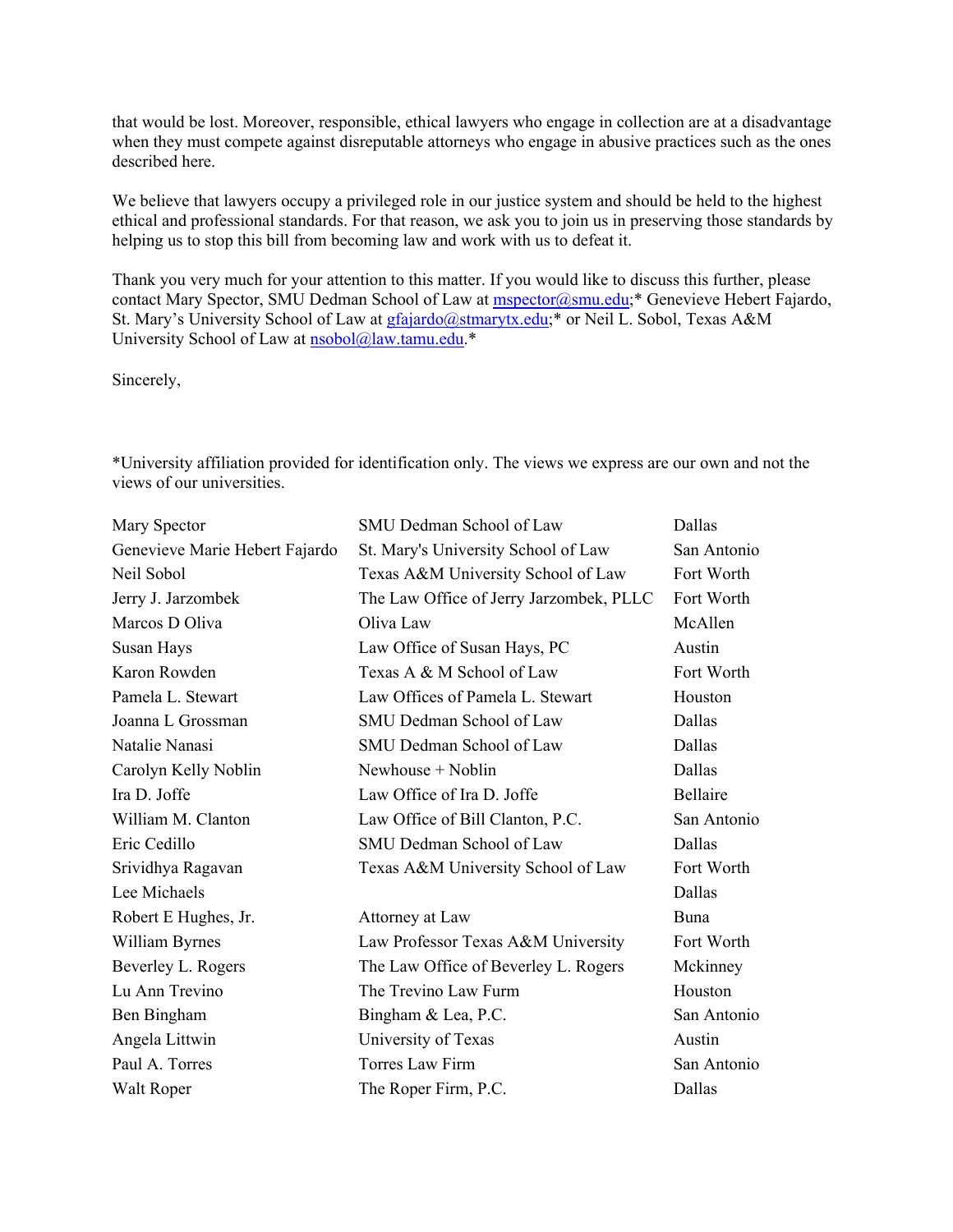Cheryl Pollman Dallas Cheryl Pollman Dallas Cheryl Pollman Dallas Cheryl Pollman Dallas Cheryl Pollman Dallas Jane McLaughlin Sugar Land Tracey Whitley Austin 2008 and 2008 and 2008 and 2008 and 2008 and 2008 and 2008 and 2008 and 2008 and 2008 and 2008 and 2008 and 2008 and 2008 and 2008 and 2008 and 2008 and 2008 and 2008 and 2008 and 2008 and 2008 and 20

Chad Baruch Johnston Tobey Baruch PC Dallas Tod Allen Lewis Bock Hatch Lewis & Oppenheim Austin Karen L. Kelley St. Mary's University School of Law San Antonio Chris R. Miltenberger Law Office of Chris R. Miltenberger Southlake

Eliot Shavin SMU Dedman School of Law Dallas Richard M. Alderman University of Houston Law Center Houston Mark E. Steiner South Texas College of Law Houston Houston Joe K. Crews Crews Law Firm, P.C. Austin Katherine Stein Badeaux University of Houston Law Center Pearland Martin Woodward Stanley Law Group Dallas Dayla S. Pepi St. Mary's University School of Law San Antonio William Ritter Texas Legal Service Center Austin Thomas M. Schumacher Law Office of Thomas M. Schumacher Corpus Christi Jim Hawkins University of Houston Law Center Houston J. Thomas Black Law Office of J. Thomas Black, P.C Houston Angela Owens The Owens Law Firm Plano Nelson Mock **Attorney at Law** Austin Kendric Ceaser The Ceaser Law Firm, PLLC Houston Carol Cross Stone Law Office of Carol Cross Stone Longview H. Anthony Hervol Law Office of H. Anthony Hervol San Antonio James J. Manchee **Manchee & Manchee P.C.** Plano Mark B. French Law Office of Mark B. French Bedford Aaron Haas Salmon & Haas San Antonio Richard Jimenez **IImenez Paralegal Services** Mission Shannon Salmon Salmon & Haas San Antonio Mandi Matlock Mondrik & Associates Austin Ken Keeling Keeling Law Firm Houston Ethan Preston **Preston Law Offices** Dallas Veronica A. Polnick The Polnick Law Firm, PLLC Houston

Benjamin Lusky Gordon Lusky LLP Houston Ryan Dove Dove Law Firm, PLLC Houston Kyle S. Deese The Deese Law Firm PLLC Lubbock Jonathan D. Sykes Law Office of Jonathan D. Sykes Houston Herman A. Lusky **Lusky & Associates, PC** Dallas Dawn Meade Spencer Law Firm Houston Stewart Ransom Miller Miller & Miller Miller Miller DeSoto Erin B. Shank Erin B. Shank, P.C. Waco and Killeen Abelardo Limon Limon Law Office Brownsville

Amy Elizabeth Clark Amy Clark Law Manor Daniel Ciment Ciment Ciment Law Firm, PLLC Katy